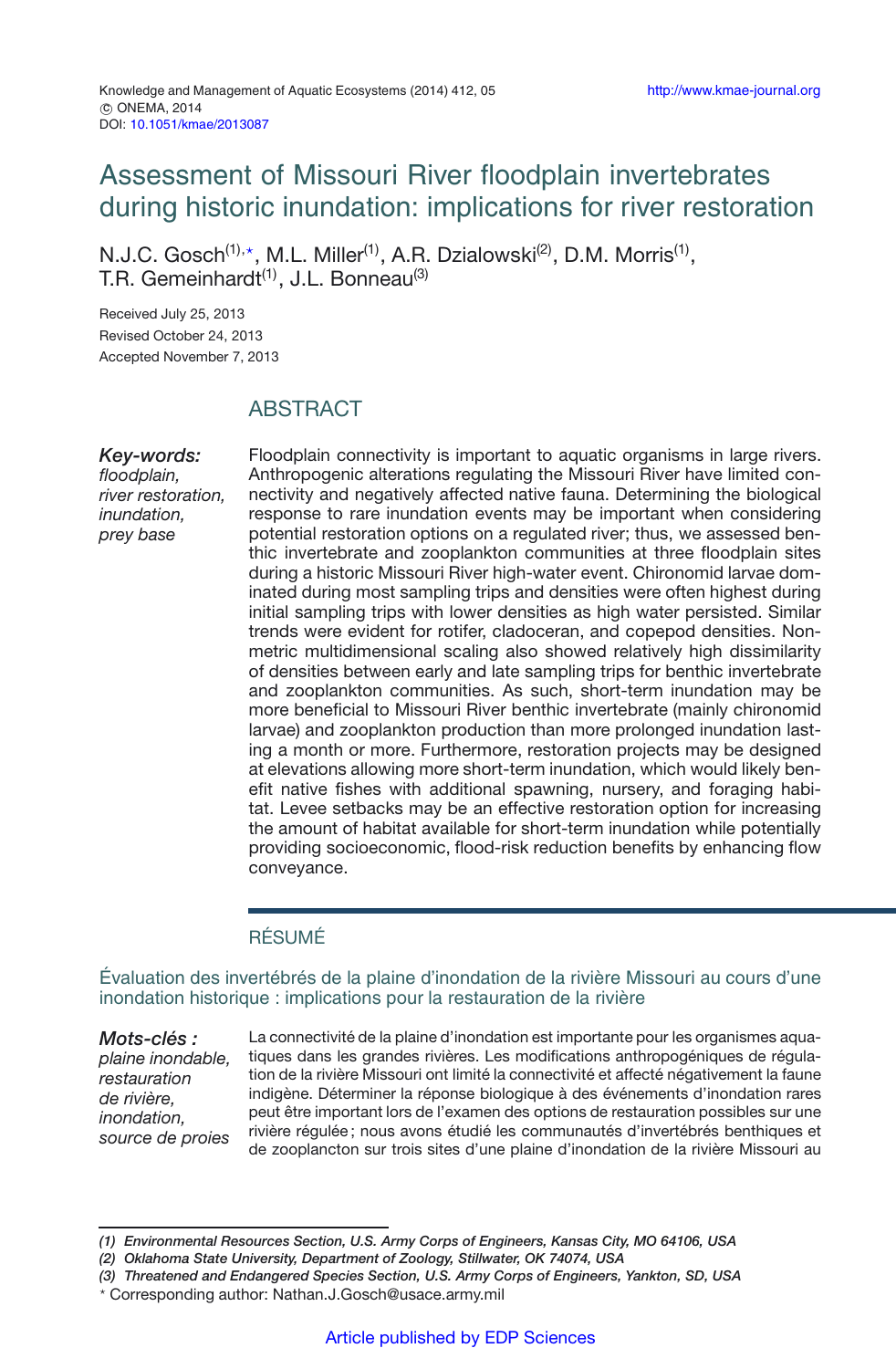cours d'un événement historique d'inondation. Les larves de chironomes sont dominantes pendant la plupart des campagnes d'échantillonnage; les densités étaient souvent plus élevées au cours des campagnes d'échantillonnage initiales et plus faibles quand la submersion persiste. Des tendances similaires sont trouvées pour les densités de rotifères, cladocères, et copépodes. L'analyse multidimensionnelle non métrique a également montré une dissemblance relativement élevée des densités entre campagnes d'échantillonnage précoces et tardives pour les communautés d'invertébrés benthiques et de zooplancton. En tant que telle, l'inondation à court terme peut être plus bénéfique à la production d'invertébrés benthiques (principalement les larves de chironomes) et de zooplancton de la rivière Missouri que les inondations de plus longue durée, d'un mois ou plus. En outre, les projets de restauration peuvent être conçus à des altitudes permettant des inondations de plus courte durée, qui seraient susceptibles de bénéficier aux poissons indigènes avec un habitat supplémentaire de fraie, de nurserie et d'alimentation. La rupture de digue peut être une option de restauration efficace pour augmenter la quantité d'habitat disponible lors d'inondations de courte durée, tout en fournissant potentiellement des bénéfices socio-économiques de réduction des risques d'inondation en améliorant les écoulements.

### INTRODUCTION

Floodplains are one of the most productive ecosystems available to aquatic organisms (Opperman *et al.*, [2010](#page-13-0)). Primary productivity is often greater in floodplains than other aquatic or terrestrial environments; however, floodplains are also one of the most threatened ecosystems in the world (Tockner and Stanford, [2002](#page-14-0)) due largely to river regulation with dams, levees, revetments, channelization, etc. River regulation often changes the flow regime and, subsequently, floodplain connectivity by affecting the frequency, duration, and extent of floodplain inundation (Boulton and Lloyd, [1992](#page-12-0)).

The Missouri River is a prime example of a regulated river ecosystem because of dramatic alterations during the 20th century for the purposes of bank stabilization, flood control, hydropower generation, water supply, and commercial navigation. The U.S. Army Corps of Engineers (USACE) was directed to implement projects to achieve these purposes, which included the construction of the largest reservoir system in North America, resulting in a 90% reduction in floodplain habitat due to the aforementioned anthropogenic impacts (Schmulbach *et al.*, [1992](#page-13-1); Hesse and Mestl, [1993;](#page-13-2) Galat *et al.*, [1998](#page-12-1); National Research Council [NRC], [2011\)](#page-13-3). These projects were successful in protecting and benefitting many human interests but the negative effects of river regulation were also evident as habitat diversity and native fish species declined (Hesse *et al.*, [1989](#page-13-4); Hesse and Sheets, [1993;](#page-13-5) U.S. Fish and Wildlife Service [USFWS], [2000](#page-14-1); NRC, [2011\)](#page-13-3).

As a result, the Water Resources Development Act (WRDA) of 1986 authorized the Missouri River Fish and Wildlife Mitigation Program (referred to as Mitigation Program hereafter) allowing the USACE to take measures to reduce the negative effects of river regulation and habitat loss (NRC, [2011](#page-13-3)) . This authorization included the restoration of 19 465 ha of land adjacent to the Missouri River between Sioux City, Iowa and St. Louis, Missouri for fish and wildlife habitat (USACE, [2010](#page-14-2)), with an additional 48 016 ha of land authorized by the WRDA of 1999. Native grasslands, wetlands, and bottomland forests have been restored, while increased floodplain connectivity was achieved by constructing backwaters and side channels, and levees were set back farther from the river channel.

Shortly after the WRDA of 1999, the USFWS issued a Biological Opinion in 2000 and an amendment in 2003 (collectively referred to as BIOP) recommending a large scale habitat restoration project to create shallow water habitat (SWH, *<sup>&</sup>lt;*1.5 m deep and *<sup>&</sup>lt;* 0.61 m·s−<sup>1</sup> water velocity) to benefit the endangered pallid sturgeon *Scaphirhynchus albus* and other native species (USFWS, [2000,](#page-14-1) [2003](#page-14-3)). Types of SWH include side channel chutes, backwaters, depositional sandbars disconnected from the shoreline and low-lying depositional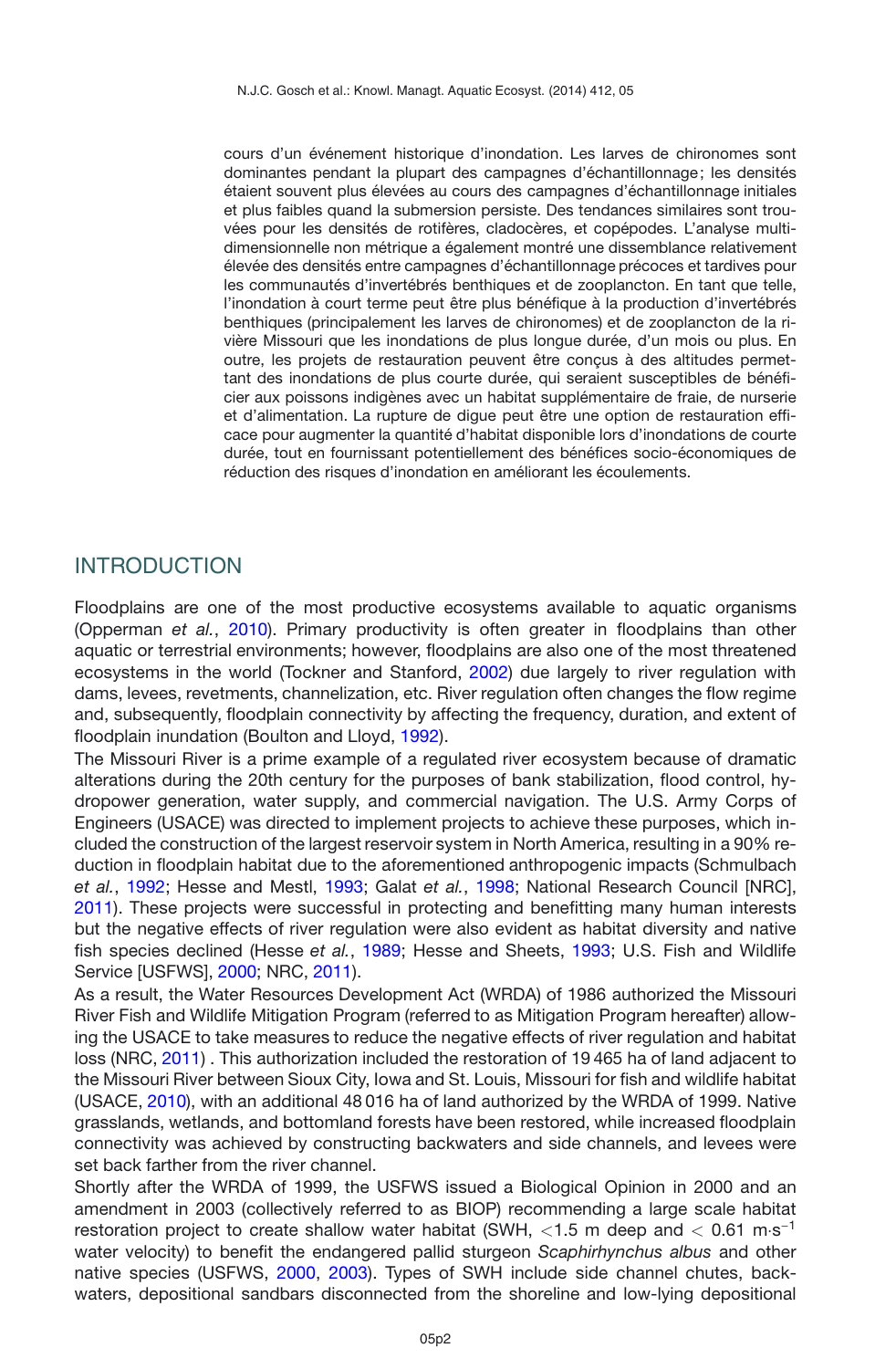areas near the shoreline (USFWS, [2009\)](#page-14-4). The BIOP called for the creation of up to 7 924 ha (5.0−7.6 ha per km) of SWH on the Missouri River below Sioux City, Iowa. The USACE continues to work towards meeting the requirements of the Mitigation Program and the BIOP. Unfortunately, large scale habitat restoration projects, such as the Mitigation Program and SWH restoration, are often difficult to implement because of the potential conflicts with human interests; as a result, careful evaluation of the potential options for restoration is paramount because measures that jeopardize human interests are extremely controversial and typically unsupported (Golet *et al.*, [2006](#page-12-2)). Furthermore, understanding the biological and physical responses of restoration measures is also important to evaluating and choosing appropriate restoration techniques (Konrad *et al.*, [2008\)](#page-13-6). Unfortunately, limited information makes accurately predicting these responses difficult in large rivers like the Missouri. Relatively small restoration projects have been implemented in several European rivers and no river restoration projects of similar scale to current Missouri River efforts have been attempted in the U.S. (NRC, [2011](#page-13-3)). Therefore, studies with the potential to help guide large scale restoration projects, including research focused on assessing optimum conditions for aquatic biota at the local scale, are needed (Poulton and Allert, [2012](#page-13-7)).

During the summer of 2011, the lower Missouri River (Gavins Point Dam, SD downstream to St. Louis, MO) experienced a historic high-water event due to above-average snow melt and heavy rainfall, which produced the highest runoff during the 113-year record (Independent Post-Flood Review Panel, [2011](#page-13-8); Jacobson *et al.*, in press). As a result, complete reconnection of the floodplain (*i.e.*, bluff to bluff inundation) occurred in many areas. This is rare on the Missouri River; for example, 1993 was the first reconnection of the original Missouri River floodplain in more than 20 years (Galat *et al.*, [2004](#page-12-3)). Floodplain connectivity may be particularly important in large river systems where lateral connections are responsible for most of the aquatic biomass production, whereas small to medium-sized streams are more dependent on longitudinal connections (Junk *et al.*, [1989](#page-13-9)). Therefore, the purpose of this study was to assess prey base response (benthic invertebrate and zooplankton communities) to prolonged floodplain inundation at three lower Missouri River floodplain sites. This effort may help guide future mitigation and habitat restoration projects designed to benefit native fishes through some mode of increased floodplain connectivity.

# MATERIALS AND METHODS

# *> STUDY AREA*

Three floodplain sites were selected for sampling (Figure [1\)](#page-3-0) based on a number of factors including accessibility, safety, land ownership, land use, and degree of floodplain connectivity. All three sites are USACE mitigation sites. The farthest upstream site was Dalbey Bottoms (river kilometer [rkm 673]) located in Atchison County, Kansas. Vegetation was dominated by agricultural crops at Dalbey Bottoms and, prior to 2011, inundation was rare because of levees (USACE, [2010](#page-14-2)). The next site downstream was Baltimore Bottoms (rkm 480) located in Lafayette County, Missouri. This site is part of the USFWS Big Muddy National Fish and Wildlife Refuge and has been managed since 2002 to allow natural recovery of the land to preagricultural conditions (USACE, [2006](#page-14-5)). During this study, most of the site was covered with young trees and early successional vegetation; additionally, unrepaired levee breaches from high water during 2007 allow relatively frequent floodplain connectivity (C. Bitner, USACE, personal communication). The farthest downstream site was Overton Bottoms (rkm 299) located in Cooper and Moniteau counties, Missouri. This site is also part of the USFWS Big Muddy National Fish and Wildlife Refuge. Since the mid 1990's, natural vegetation was reestablished and now covers most of this site; additionally, unrepaired levee breaches from high water during 1993 allow relatively frequent floodplain connectivity (Spooner and Landgraf, [2006\)](#page-14-6).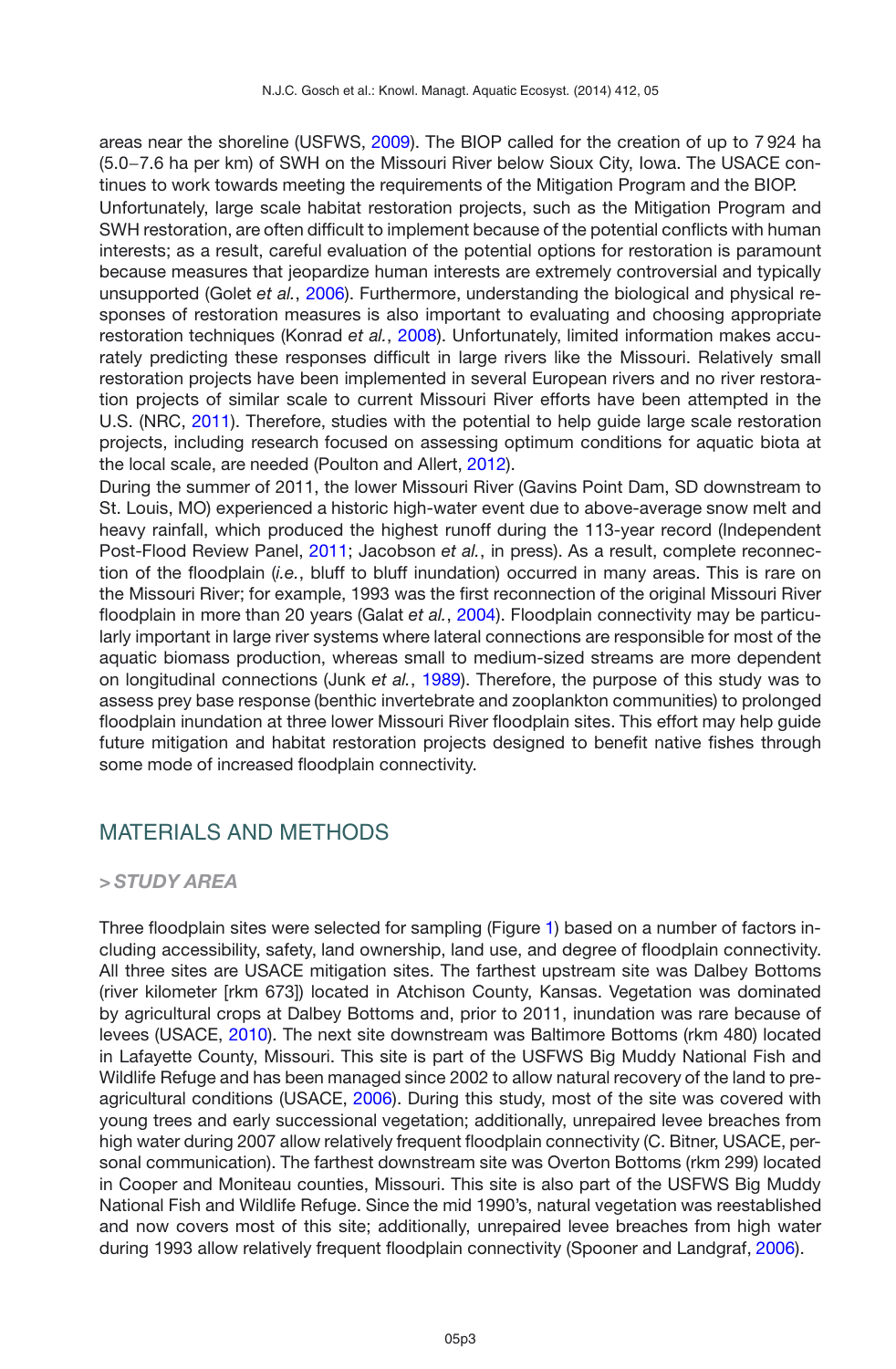<span id="page-3-0"></span>



### *> SAMPLING PROCEDURES*

Each site was sampled once every two weeks as water levels allowed. We conducted six sampling trips to Dalbey and Baltimore from late June to early September. In contrast, we conducted only three sampling trips to Overton from late June to late July because quickly dropping water levels limited our ability to sample this site. Transects were established across the floodplain pool and a total of 24 sampling points were selected during each sampling trip. These sampling points were not fixed among sampling trips in order to representatively sample the entire floodplain pool as water levels fluctuated. For each sampling trip, we randomly selected 10 of the 24 sampling points for benthic invertebrate sampling; benthic invertebrates were sampled with a petite Ponar grab sampler (152 mm  $\times$  152 mm sample area). Samples were preserved in the field with ethanol and shipped to a contract laboratory. Rose bengal stain was added to the sample to facilitate sorting. Samples containing *<* 300 benthic invertebrates were sorted in their entirety; more abundant samples were subsampled using grids until 300 benthic invertebrates were removed. All sorted individuals were identified to the lowest practical taxon (usually genus or species), except chironomids and oligochaetes, using Merritt *et al.* (2008); chironomids and oligochaetes, up to a maximum of 30 individuals per sample, were mounted on slides for identification to genus using Epler (2001) and Kathman and Brinkhurst (1999).

During each sampling trip, zooplankton samples were collected at all 24 sampling points using a 30-cm-diameter plankton net (64-µm mesh). The net was held horizontally below the water surface and a flow meter was placed in the mouth so that the total volume of river water filtered for each sample could be determined. Samples were preserved in ethanol for enumeration and identification. A sub-sample  $(-1-5\%$  of the total sample volume depending on animal densities) was first analyzed at 100× magnification using a Sedgwick-Rafter cell to count rotifers and copepod nauplii (no additional taxonomic determinations were made for these groups). Fine-debris was then removed from the remainder of the sample by rinsing it through a 243-µm mesh net. Approximately 1 mL of a phloxine-B dye solution  $\left($  ~0.1 g dye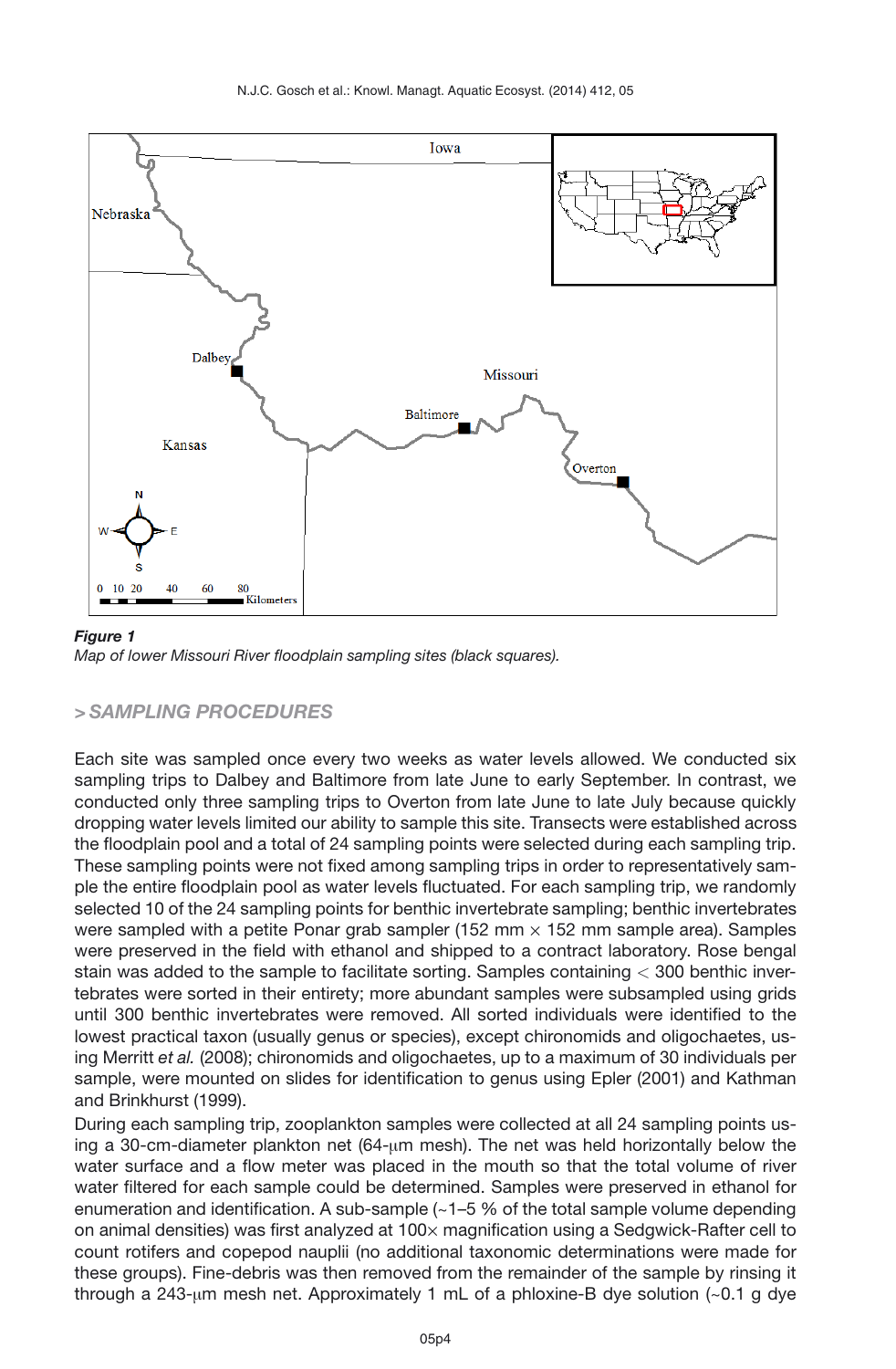powder in 30 mL water) was added to aid in identification (Havel *et al.*, [2009\)](#page-13-10). While this filtering may have resulted in the loss of some smaller organisms, it was consistent across samples so that there was not a bias that would affect comparisons among sites or trips. Macrozooplankton were enumerated in a Bogorov Tray at 25× magnification in either their entirety or in 1–10 mL sub-samples until a maximum of 250 individuals had been counted. Cladocerans were identified to genus or species, and copepods were identified to sub-order using Edmondson [\(1959](#page-12-4)). Data were converted to densities using the horizontal, flow-adjusted tow lengths prior to analyses.

### *> DATA ANALYSIS*

Taxa richness, Pielou's evenness and the Shannon-Wiener diversity index were calculated using Primer software (version 6; Primer-E Ltd., Plymouth, England) to characterize the benthic invertebrate and zooplankton communities for each sampling trip to each site. Primer was also used to conduct a 2-way analysis of similarity (ANOSIM), using square-root transformed data and a Bray-Curtis similarity matrix, to assess the similarity of the benthic invertebrate community among sites and sampling trips. ANOSIM is similar to a standard univariate ANOVA, except that data is analyzed from a resemblance matrix and equal variance and normality assumptions are not required (Clark and Warwick, [2001](#page-12-5)). The ANOSIM procedure can produce R values between -1 and 1, but usually values range from 0 to 1 with values near 0 indicating similarity and values near 1 indicating dissimilarity. If only one factor was significant during the 2-way analysis, the non-significant factor was removed and a 1-way ANOSIM was used to strengthen the testing procedure (Clark and Gorley, [2006](#page-12-6)). Nonmetric multidimensional scaling (NMDS) was also used to corroborate the ANOSIM analysis and display the results graphically in 2-dimensional space. Samples were categorized by site (Baltimore, Dalbey or Overton) and sampling trip (1-6) and NMDS plotted values from the Bray-Curtis similarity matrix where data points located more closely together are more similar (Clark and Warwick, [2001\)](#page-12-5). NMDS plots were considered sufficient to describe the data in two dimensions when stress levels were *<*0.02 (Clark and Warwick, [2001](#page-12-5)). Similar ANOSIM and NMDS analyses were conducted to assess the zooplankton communities.

The *P*-values were not the sole means of determining statistical significance when assessing the benthic invertebrate and zooplankton communities (*e.g.*, comparisons with *P*-values *>*0.05 were not necessarily insignificant). The *R*-value is more useful to determining statistical significance than the associated *P*-value because *R*-values are an absolute measure of potential differences among groups, whereas *P*-values are a function of sample size (Clark and Gorley, [2006](#page-12-6)). Thus, the *R*-value, *P*-value, and the results of the NMDS plots were all considered when determining statistical significance. Additionally, if any significant differences existed between sites and/or sampling trips, similarity percentages procedure (SIMPER) was used to determine which taxa accounted for the dissimilarities in benthic invertebrate and/or zooplankton communities. Similar to Johnson *et al.* [\(2010](#page-13-11)), taxa contributing less than 10% of the dissimilarity were excluded.

# RESULTS

We captured a total of 4 113 benthic invertebrates (1 653 from Baltimore, 1 165 from Dalbey and 1 295 from Overton) representing 10 different orders. The benthic invertebrate community changed at all three sites as high water persisted and taxa richness, evenness and diversity peaked within the first three trips (Table [I\)](#page-5-0). Dipterans dominated during most sampling trips at all three sites (Figure [2\)](#page-6-0) and comprised at least 50% of the catch during four of six sampling trips to Baltimore, during five of six trips to Dalbey and during all three trips to Overton. Dipterans consisted almost exclusively of chironomid larvae, which comprised 98% of all dipterans captured during this study. Furthermore, *Chironomus* species dominated the catch of chironomid larvae during early sampling trips to Baltimore (comprised 64% and 76% of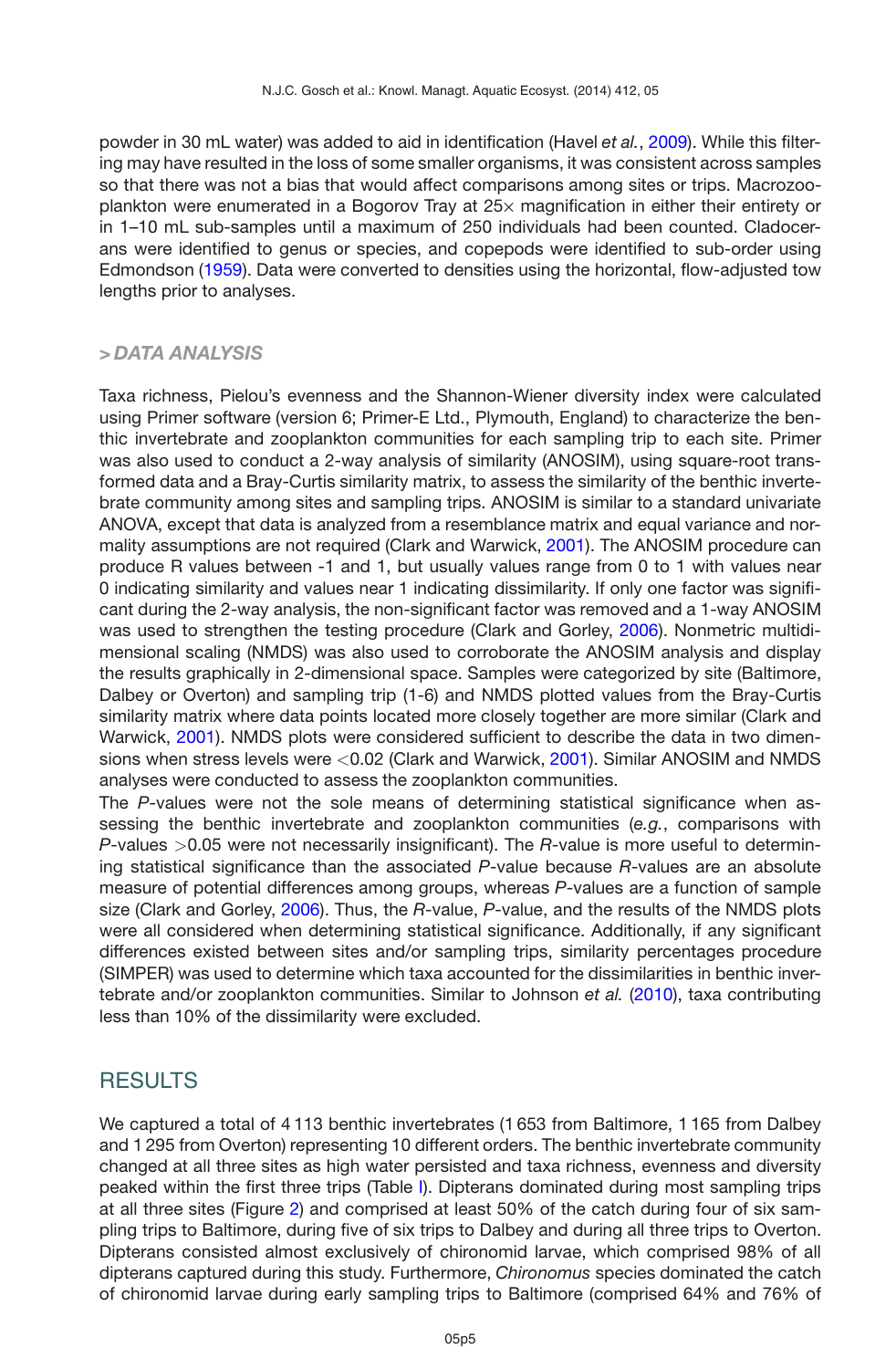#### <span id="page-5-0"></span>*Table I*

*Benthic invertebrate species richness, Pielou's evenness, and Shannon-Wiener diversity index for each sampling trip to Baltimore, Dalbey and Overton bottoms.*

| <b>Site</b>      | <b>Date</b> | <b>Richness</b> | <b>Evenness</b> | <b>Diversity</b> |
|------------------|-------------|-----------------|-----------------|------------------|
| <b>Baltimore</b> | 6/23        | 26              | 0.52            | 1.70             |
|                  | 7/6         | $\overline{27}$ | 0.44            | 1.44             |
|                  | 7/19        | 28              | 0.86            | 2.85             |
|                  | 8/2         | 13              | 0.86            | 2.21             |
|                  | 8/15        | $\overline{14}$ | 0.86            | 2.27             |
|                  | 8/30        | 13              | 0.74            | 1.89             |
| <b>Dalbey</b>    | 6/28        | 24              | 0.34            | 1.07             |
|                  | 7/11        | 29              | 0.82            | 2.77             |
|                  | 7/26        | 19              | 0.85            | 2.51             |
|                  | 8/9         | 19              | 0.72            | 2.12             |
|                  | 8/25        | $\overline{21}$ | 0.76            | 2.32             |
|                  | 9/6         | $\overline{18}$ | 0.69            | 1.99             |
| Overton          | 6/30        | 21              | 0.69            | 2.11             |
|                  | 7/13        | $\overline{31}$ | 0.65            | 2.24             |
|                  | 7/27        | 36              | 0.58            | 2.09             |

the chironomid catch during trips 1 and 2, respectively) and Dalbey (comprised 84% of the chironomid catch during trip 1). *Chironomus* species also comprised the largest percentage of the chironomid catch during trip 1 (41%) and trip 2 (49%) to Overton. The chironomid catch during late sampling trips (*i.e.*, trips 3–6) was usually more evenly distributed among several chironomid larvae taxa (*e.g.*, *Coelotanypus*, *Dicrotendipes* and *Tanypus* species) including *Chironomus* species. At Baltimore, oligochaetes tended to increase as dipteran chironomid larvae decreased (Figure [2\)](#page-6-0) and oligochaetes comprised over 70% of the catch during the last sampling trip. The benthic invertebrate community did not differ among sites but differences existed among sampling trips (Table [II\)](#page-7-0); early sampling trips (*e.g.*, trips 1–2) usually had the highest mean density, particularly for dipteran chironomid larvae (Figure [2\)](#page-6-0). Similarly, the NMDS plot indicated that early sampling trips (trips 1–2) to Baltimore and Dalbey and all trips to Overton were usually more similar to each other than to late trips (*i.e.*, trips 4–6) (Figure [3\)](#page-7-1). *Chironomus* species were largely responsible for the differences in benthic invertebrate communities between early and late sampling trips as this was the only taxa responsible for at least 10% dissimilarity (range: 10.9 to 15.7%) for all but one of the significant pairwise comparisons reported in Table [II.](#page-7-0)

Zooplankton communities at all three floodplain sites mainly consisted of individuals from three major taxa (rotifera, cladocera, and copepoda). At Dalbey, taxa richness peaked during trip 2 and evenness and diversity peaked during trip 6; evenness and diversity was high during trip 1 (Table [III\)](#page-8-0). At Baltimore and Overton, taxa richness, evenness and diversity peaked within the first three trips (Table [III\)](#page-8-0). Rotifers were dominant during all sampling trips to each site, except for trip 6 to Dalbey (Figure [4\)](#page-9-0), comprising at least 95% of the zooplankton catch during all trips to Baltimore and Overton and during five of six trips to Dalbey. The zooplankton community did not differ among sites but differences existed among sampling trips (Table [II\)](#page-7-0); early sampling trips (*e.g.*, trips 1–2) usually had the highest mean density (Figure [4\)](#page-9-0); trip 6 to Dalbey also had relatively high densities. Similarly, the NMDS plot indicated that early sampling trips (trips 1–2) to Baltimore and Dalbey and all sampling trips to Overton were usually more similar to each other than to late trips (trips 4–6) (Figure [5\)](#page-10-0). Rotifers accounted for the largest percentage of dissimilarity in zooplankton communities between early and late sampling trips, followed by copepod nauplii, for four of the six significant pairwise comparisons reported in Table [II](#page-7-0) (Table [IV\)](#page-8-1). In contrast, copepod nauplii accounted for the largest percentage of dissimilarity, followed by rotifers, for the other two significant pairwise comparisons reported in Table [II](#page-7-0) (Table [IV\)](#page-8-1). Additionally, cladoceran species also accounted for least 10% of the dissimilarity between zooplankton communities for significant comparisons involving trip 6 (Table [IV\)](#page-8-1).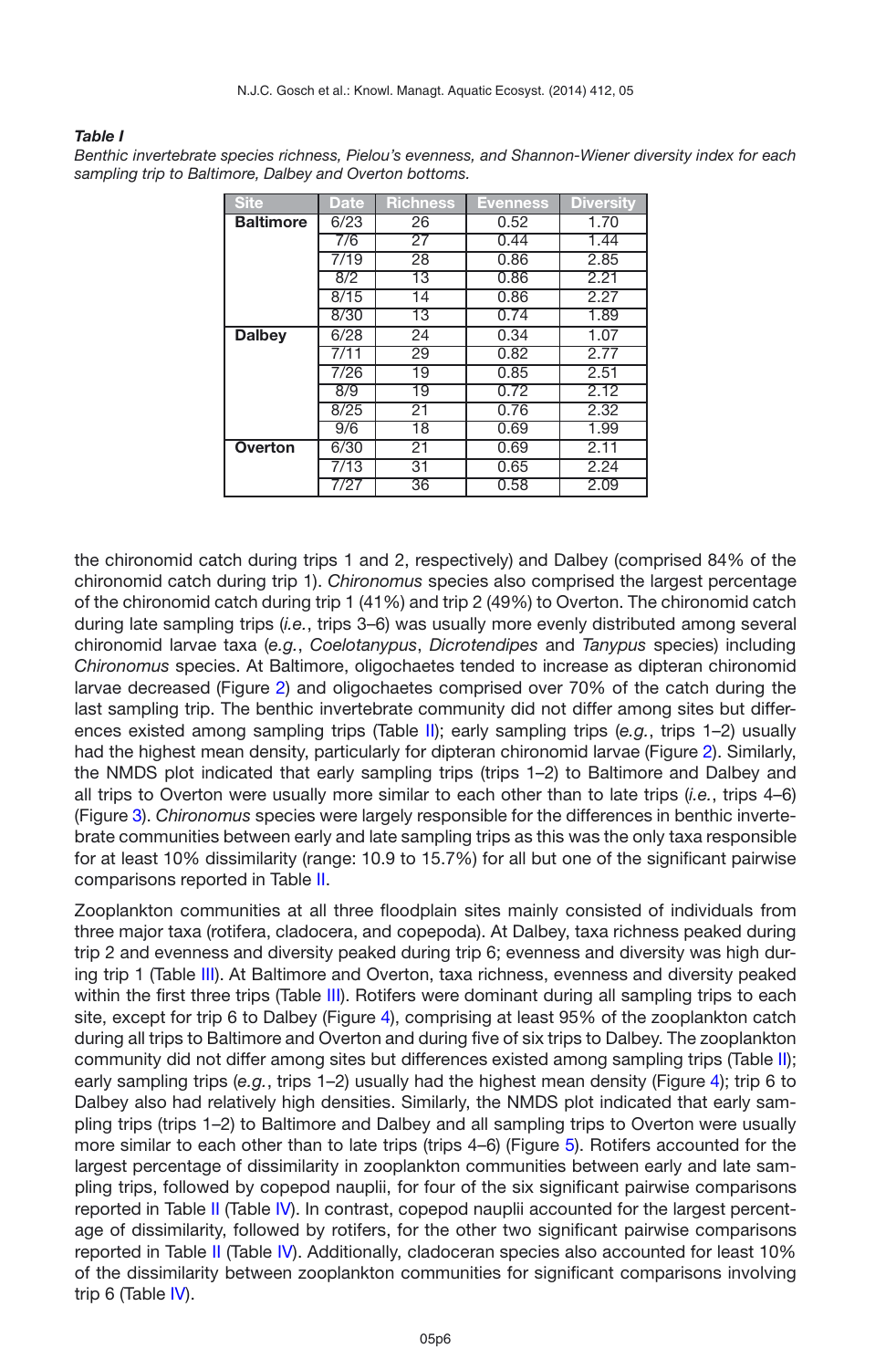

<span id="page-6-0"></span>Benthic invertebrate class/order

*Mean density* ± *SE of benthic invertebrates by class or order for each sampling trip to Baltimore, Dalbey and Overton. Chironomid larvae comprised 98% of all dipterans captured.*

# **DISCUSSION**

The benthic invertebrate communities at Baltimore, Dalbey and Overton were similar despite the differences in floodplain connectivity, land use and location (*i.e.*, 180 to 370 rkm separating these sites). This similarity is largely a function of the dominance of dipteran chironomid larvae during most of the sampling trips during this high-water event. Dominance of chironomid larvae on the floodplain is not surprising because they are well adapted to temporary aquatic habitats (Wiggins *et al.*, [1980](#page-14-7), Sommer *et al.*, [2004](#page-13-12)). Similarly, chironomids comprised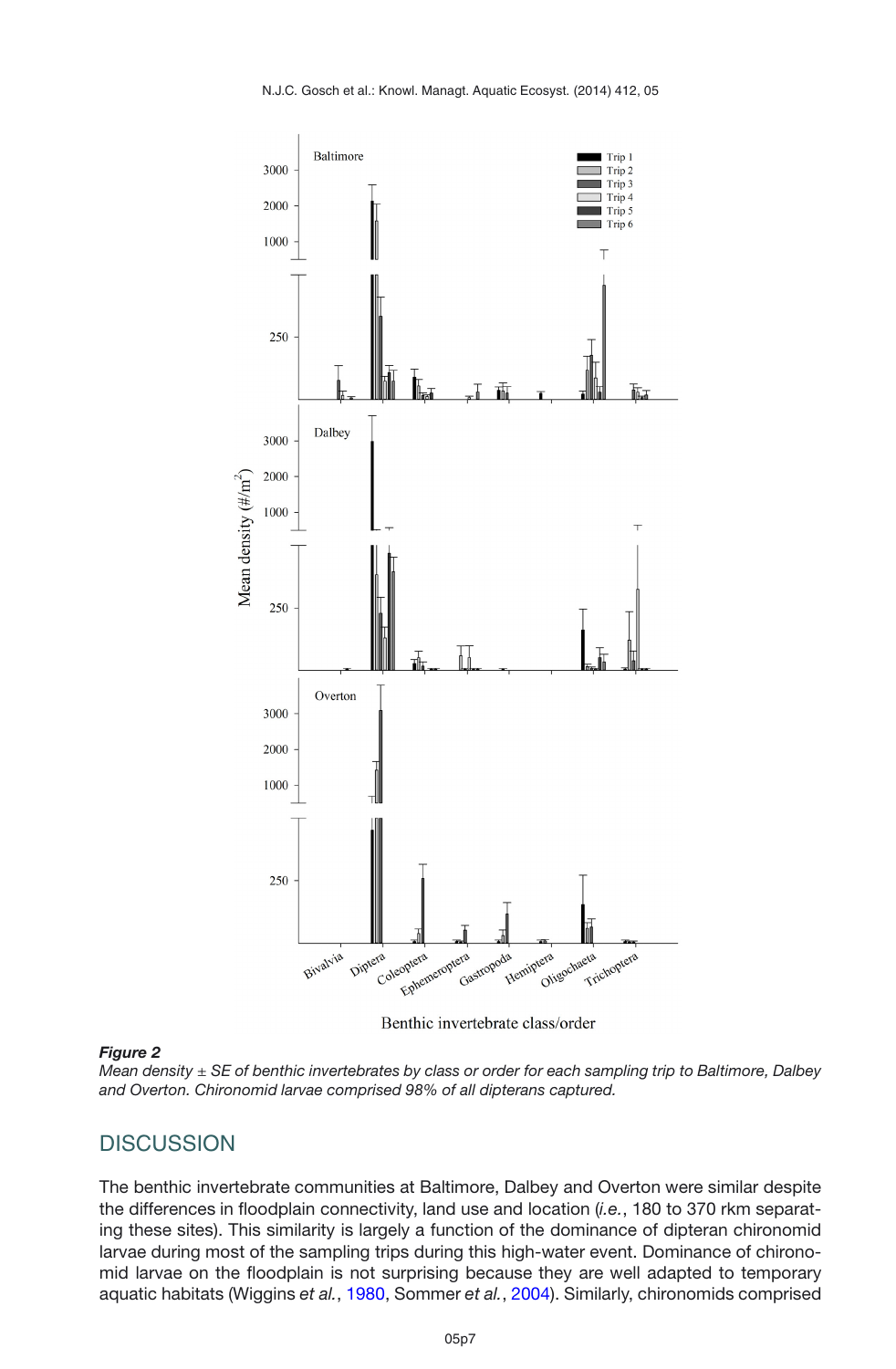#### <span id="page-7-0"></span>*Table II*

*R statistic and P-values for 2-way analysis of similarity (ANOSIM) for the benthic invertebrate and zooplankton communities using site (Baltimore, Dalbey and Overton) and sampling trip (1–6) as factors. Significant global models and pairwise comparisons are bolded. If only one factor was significant, then a 1-way ANOSIM with only the significant factor was used.*

|                           | R                           | P    | R           | P    |
|---------------------------|-----------------------------|------|-------------|------|
|                           | <b>Benthic Invertebrate</b> |      | Zooplankton |      |
| <b>Global among sites</b> | $-0.33$                     | 0.95 | $-0.50$     | 1.00 |
| Global among trips        | 0.65                        | 0.04 | 0.39        | 0.18 |
| 1-way global among trips  | 0.41                        | 0.02 | 0.39        | 0.01 |
| 1 vs. 2                   | 0.08                        | 0.40 | 0.08        | 0.50 |
| 1 vs. 3                   | 0.15                        | 0.30 | 0.29        | 0.20 |
| 1 vs. 4                   | 1.00                        | 0.10 | 1.00        | 0.10 |
| 1 vs. 5                   | 1.00                        | 0.10 | 1.00        | 0.10 |
| 1 vs. 6                   | 0.92                        | 0.10 | 0.50        | 0.10 |
| $2$ vs. $3$               | 0.00                        | 0.50 | 0.19        | 0.20 |
| $2$ vs. $4$               | 0.58                        | 0.20 | 1.00        | 0.10 |
| $2$ vs. $5$               | 1.00                        | 0.10 | 0.92        | 0.10 |
| $2$ vs. $6$               | 1.00                        | 0.10 | 0.50        | 0.10 |
| $3$ vs. $4$               | 0.17                        | 0.50 | 0.17        | 0.30 |
| $3$ vs. $5$               | 0.08                        | 0.40 | 0.33        | 0.30 |
| $3$ vs. $6$               | 0.42                        | 0.10 | $-0.25$     | 0.90 |
| $4$ vs. $5$               | 0.00                        | 0.67 | 0.25        | 0.33 |
| 4 vs. 6                   | $-0.25$                     | 1.00 | 0.25        | 0.33 |
| $5$ vs. $6$               | 0.25                        | 0.67 | 0.00        | 0.67 |

<span id="page-7-1"></span>

#### *Figure 3*

*Nonmetric multidimensional scaling plot of the benthic invertebrate communities collected from three Missouri River floodplain sites (BB [triangle]* = *Baltimore, DB [circle]* = *Dalbey, OV [square]* = *Overton) during each sampling trip (1–6). Data points located more closely together are more similar and contour lines indicate the percentage of similarity among these points (solid line* = 25%, line with short dashes = *50%, and line with long dashes* = *75%).*

over 90% of the catch from emergence traps in Missouri River floodplain wetlands following the high-water event of 1993 (Galat *et al.*, [1998](#page-12-1)). During early sampling trips (trips 1–2), *Chironomus* larvae usually dominated the chiromonid catch at all three sites. Similarly, Poulton and Allert [\(2012](#page-13-7)) found that *Chironomus* were among the most dominant midge taxa at oxygen-poor dike pool sites on the lower Missouri River. This genus is particularly effective at colonizing new aquatic habitats by extending the emergence period during summer (Cantrell and McLachlan, [1977](#page-12-7)) and utilizing hemoglobin to temporarily store oxygen in the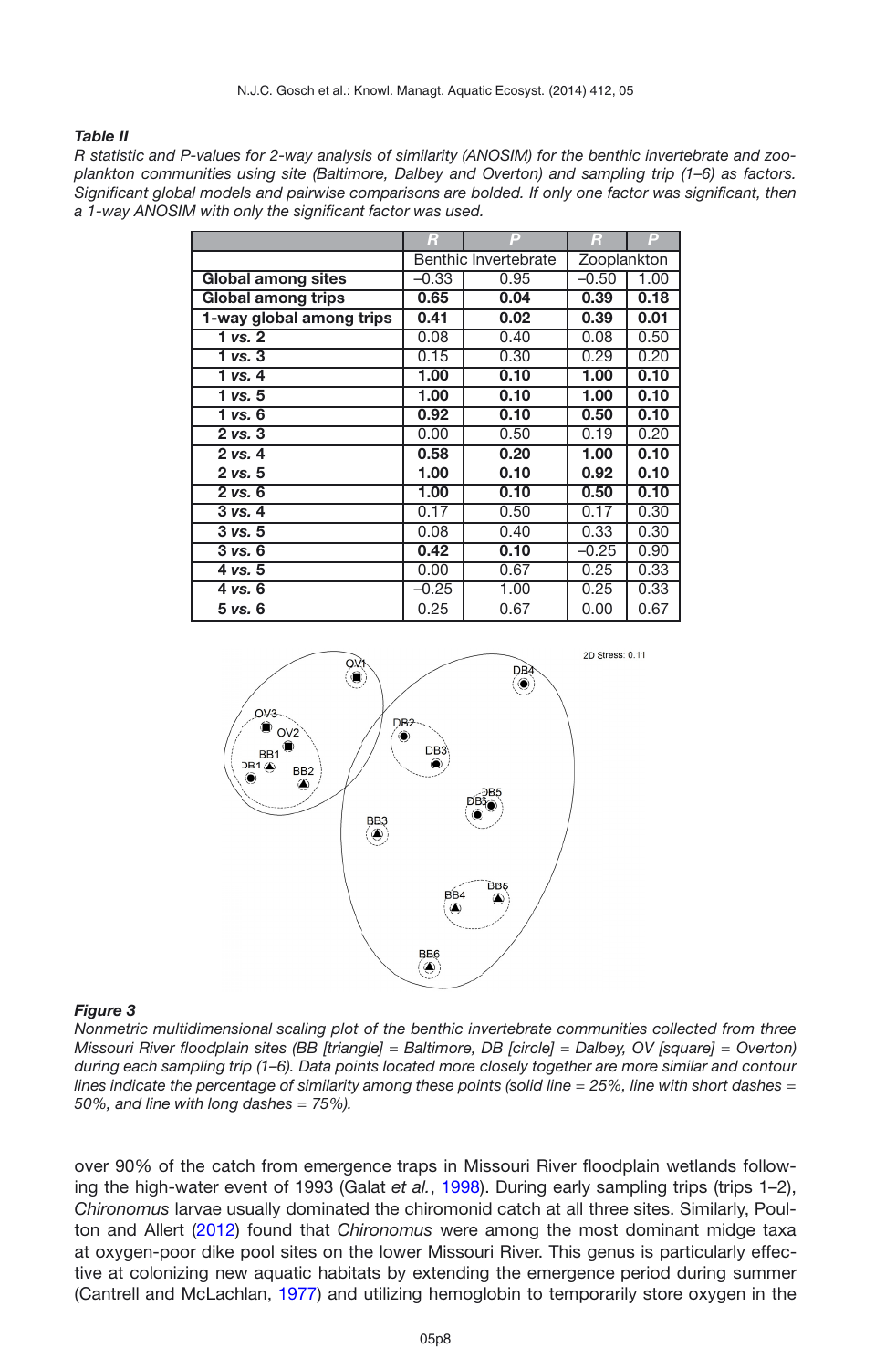#### <span id="page-8-0"></span>*Table III*

*Zooplankton taxa richness, Pielou's evenness, and Shannon-Wiener diversity index for each sampling trip to Baltimore, Dalbey and Overton bottoms.*

| <b>Site</b>      | <b>Date</b> | <b>Richness</b> | <b>Evenness</b> | <b>Diversity</b> |
|------------------|-------------|-----------------|-----------------|------------------|
| <b>Baltimore</b> | 6/23        | 20              | 0.13            | 0.38             |
|                  | 7/6         | 35              | 0.21            | 0.76             |
|                  | 7/19        | 25              | 0.12            | 0.38             |
|                  | 8/2         | 26              | 0.19            | 0.61             |
|                  | 8/15        | 21              | 0.06            | 0.18             |
|                  | 8/30        | $\overline{19}$ | 0.09            | 0.28             |
| <b>Dalbey</b>    | 6/28        | 23              | 0.23            | 0.74             |
|                  | 7/11        | $\overline{35}$ | 0.12            | 0.42             |
|                  | 7/26        | $\overline{24}$ | 0.09            | 0.28             |
|                  | 8/9         | 16              | 0.10            | 0.27             |
|                  | 8/25        | 23              | 0.07            | 0.21             |
|                  | 9/6         | 9               | 0.53            | 1.16             |
| Overton          | 6/30        | 22              | 0.21            | 0.65             |
|                  | 7/13        | $\overline{27}$ | 0.22            | 0.72             |
|                  | 7/27        | $\overline{28}$ | 0.16            | 0.52             |

#### <span id="page-8-1"></span>*Table IV*

*Percentage of dissimilarity for taxa contributing at least 10% of the dissimilarity between zooplankton communities as calculated by similarity percentages procedure (SIMPER). Results were limited to significantly different pairwise trip comparisons (reported in Table II).*

| <b>Trip comparison</b> | Taxa                | % dissimlarity |
|------------------------|---------------------|----------------|
| 1 vs. 4                | <b>Rotifers</b>     | 50.6           |
|                        | Nauplii             | 26.6           |
| 1 vs. 5                | <b>Rotifers</b>     | 45.2           |
|                        | Nauplii             | 30.2           |
| 1 vs. 6                | <b>Rotifers</b>     | 29.2           |
|                        | Nauplii             | 24.4           |
|                        | Moina micrura       | 14.0           |
| $2$ vs. $4$            | <b>Rotifers</b>     | 44.8           |
|                        | Nauplii             | 39.5           |
| $2$ vs. $5$            | Nauplii             | 46.5           |
|                        | <b>Rotifers</b>     | 34.7           |
| $2$ vs. $6$            | Nauplii             | 30.2           |
|                        | <b>Rotifers</b>     | 20.9           |
|                        | Moina micrura       | 17.1           |
|                        | Diaphanasoma birgei | 11.7           |

blood (Panis *et al.*, [1995\)](#page-13-13) allowing these species to survive periods of low dissolved oxygen that often occur in newly-flooded habitats (Cantrell and McLachlan, [1977\)](#page-12-7).

As high water persisted, Baltimore and Dalbey experienced declines in chironomid larvae density as *Chironomus* numbers declined. This decline may be a function of life history and migration from floodplain habitat as larvae transitioned to pupae and adult stages; however, other factors may also have contributed to the observed declines, such as predation pressure by fishes. It is also possible that chironomid larvae were displaced by other benthic invertebrates following an initial chironomid boom (Cantrell and McLachlan, [1977\)](#page-12-7). For example, oligochaetes comprised a larger percentage of the catch at Baltimore when *Chironomus* abundance decreased. This shift in catch may also be explained by extended periods of low oxygen levels in floodplain sediments as high water persisted (Baldwin and Mitchell, [2000\)](#page-12-8) because oligochaetes can be more tolerant than chironomids under harsh conditions (Wiederholm, [1980](#page-14-8)), including low dissolved oxygen (Mandaville, [2002](#page-13-14)). Another possible explanation for the increase in oligochaete abundance is reduced predation. Chironomids, such as *Chironomus attenuates*, frequently consume oligochaetes and are capable of controlling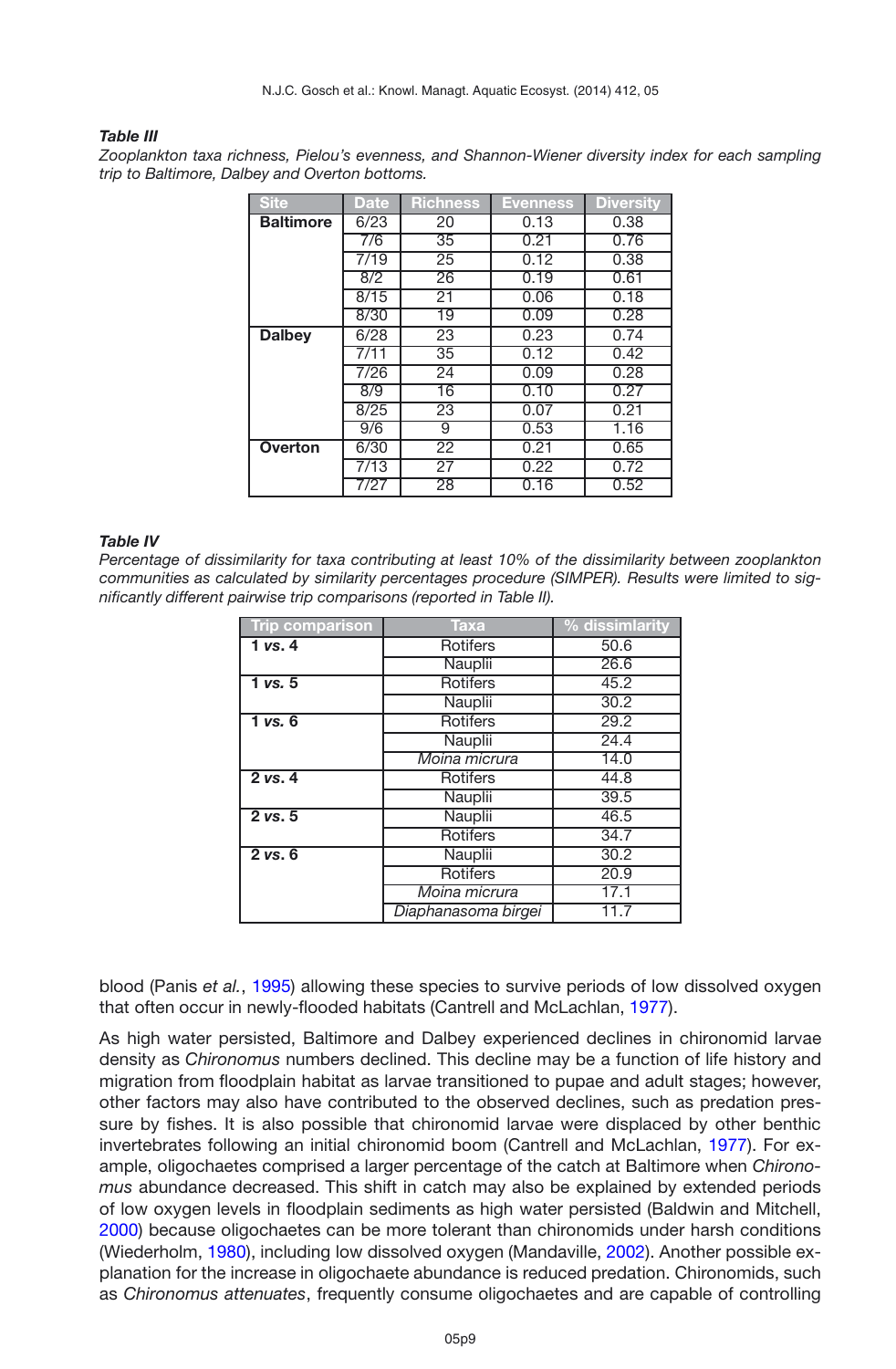

<span id="page-9-0"></span>*Mean density* ± *SE of major zooplankton taxa for each sampling trip to Baltimore, Dalbey and Overton bottoms.*

oligochaete abundance (Loden, [1974\)](#page-13-15). When *Chironomus* numbers declined, oligochaetes may have experienced reduced predation pressure allowing them to reach higher densities. At Overton, chironomid larvae were also dominant but, unlike Baltimore and Dalbey, this site did not experience an initial peak in chironomid density. In contrast, chironomid larvae catch increased as summer progressed; however, we were only able to complete three sampling trips to Overton before water levels dropped. It is unknown how the benthic invertebrate community would have responded at this site had inundation persisted. Regardless, relatively high chironomid larvae densities were observed during the three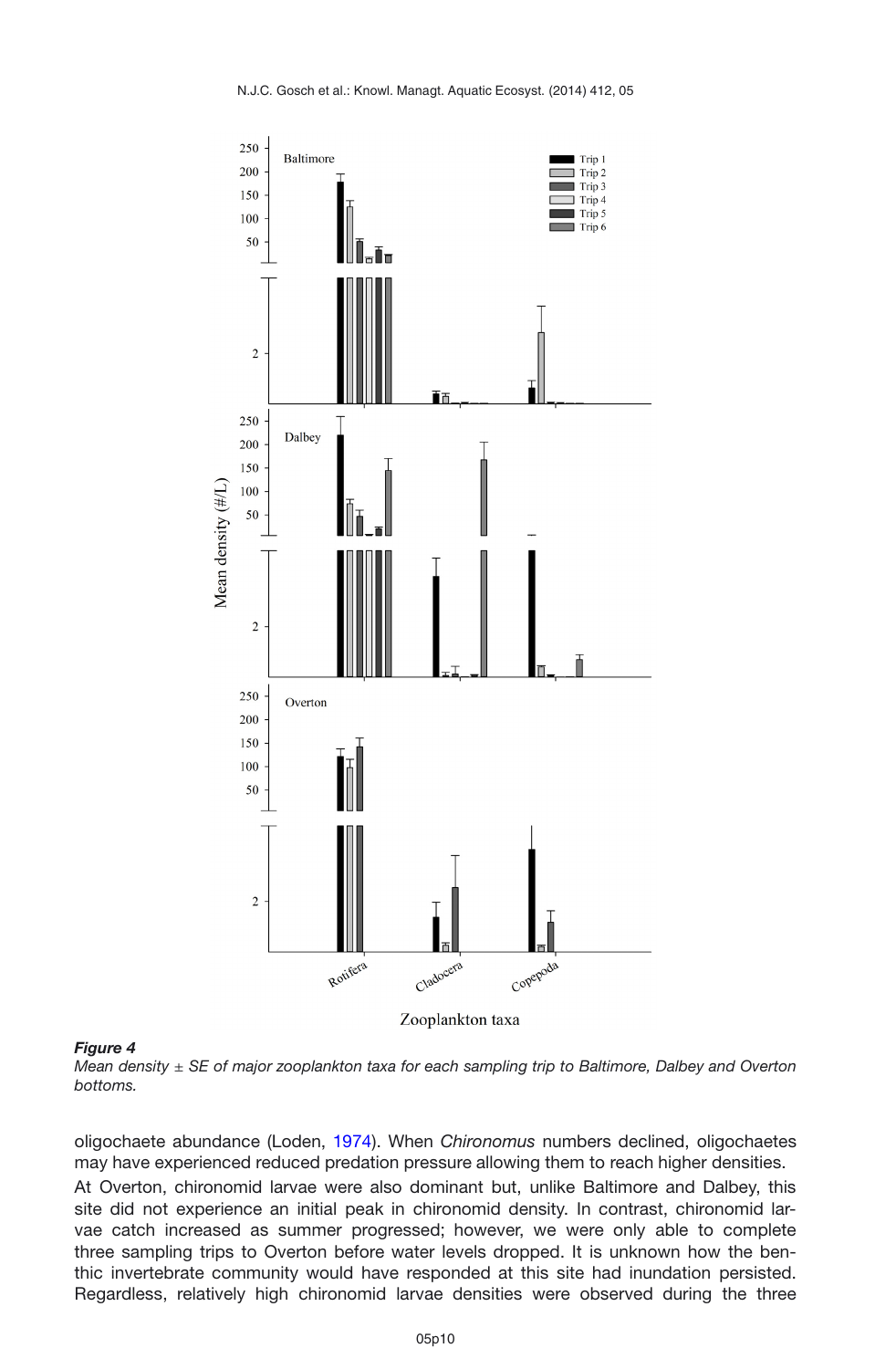<span id="page-10-0"></span>

*Nonmetric multidimensional scaling plot of the zooplankton communities collected from three Missouri River floodplain sites (BB [triangle]* = *Baltimore, DB [circle]* = *Dalbey, OV [square]* = *Overton) during each sampling trip (1–6). Data points located more closely together are more similar and contour lines indicate the percentage of similarity among these points (solid line* = *25%, line with short dashes* = *50%, and line with long dashes* = *75%).*

sampling trips to Overton. Thus, high densities of chironomid larvae were sampled during the first month of high water at all three floodplain sites. Furthermore, these densities usually exceeded mean densities sampled from other lower Missouri River habitats including five of six depositional sites (*<*550 chironomids·m−<sup>2</sup> [Poulton *et al.*, [2003](#page-13-16)]), 18 dike pool sites (*<*630 chironomids·m−<sup>2</sup> [Poulton and Allert, [2012](#page-13-7)]), and four constructed chute sites (434 chironomids·m−<sup>2</sup> [Sampson and Hall, [2011](#page-13-17)]). In contrast, mean density at four con-structed backwater sites (1 999 chironomids·m<sup>-2</sup> [Sampson and Hall, [2011\]](#page-13-17)) was relatively similar to our peak floodplain densities. Additionally, taxa richness, evenness and diversity peaked during the first month of high water at Baltimore and Dalbey. Thus, our results suggest that areas that experience short-term inundation (*e.g.*, *<*1 month) may be more beneficial to chironomid production and benthic invertebrate richness, evenness and diversity than prolonged inundation (e.g., >1 month) during high-water events on the Missouri River.

Much like our benthic invertebrates results, zooplankton communities were similar at Baltimore, Dalbey and Overton. This similarity among sites is largely a function of the frequent dominance of rotifers during our study. Rotifers have long been the most abundant zooplank-ton on the Missouri River (Berner, [1951\)](#page-12-9) and abundance has increased since dam construction because of clearer water conditions during the post-dam era (Blevins, [2011](#page-12-10)). Interestingly, densities for all three major zooplankton taxa, including rotifers, declined as high water persisted. Similarly, Galat *et al.* [\(1998](#page-12-1)) found that cladocerans and copepods were more abundant in periodically connected Missouri River floodplain wetlands than continuously connected wetlands. The exception to declining zooplankton densities as high water persisted occurred during the last sampling trip to Dalbey when densities rebounded dramatically for rotifers and cladocerans; this coincided with lower water levels that disconnected the Dalbey floodplain from the river creating a lentic environment more conducive to zooplankton production than lotic environments (Wetzel, [2001\)](#page-14-9).

At Overton, fewer sampling trips again made comparison with the other sites difficult. However, much like the chironomid larvae, rotifers were dominant during all three sampling trips to Overton but, unlike Baltimore and Dalbey, this site did not experience the initial peak in rotifer density. In contrast, relatively high rotifer densities were observed during each trip to this site. Thus, high densities of rotifers were sampled during the first month of high water at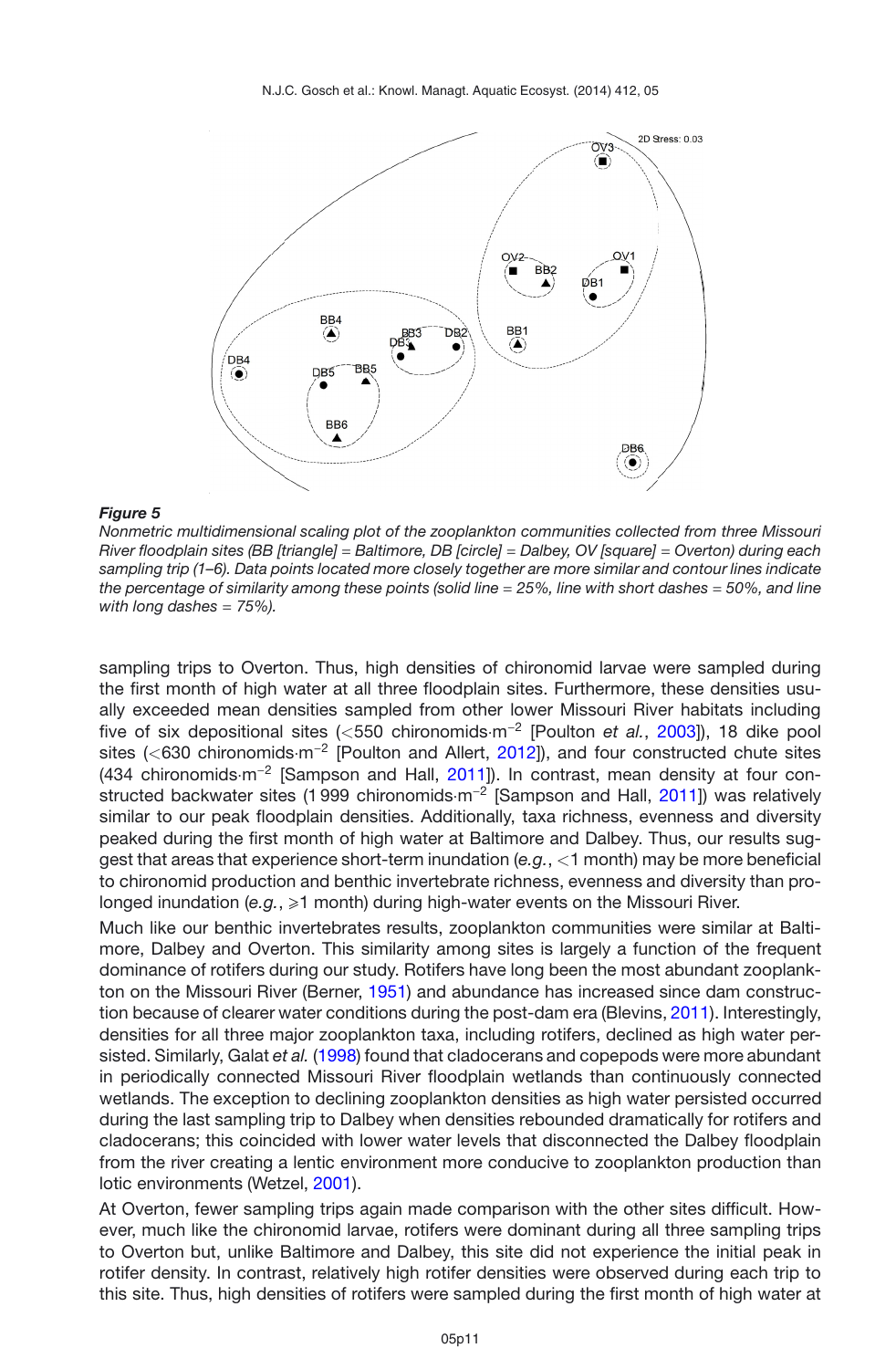all three floodplain sites. Mean rotifer densities sampled during the first month of floodplain sampling often exceeded those sampled from other lower Missouri River habitats including created backwater (*<*35 rotifers·L−1) and SWH chute sites (*<*10 rotifers·L−1) (Dzialowski *et al.*, [2013\)](#page-12-11) and the mainstem of the Missouri River near Dalbey (*<*100 rotifers·L−1, USACE unpublished data); in contrast, mean densities from mainstem samples near Baltimore were as high as 290 rotifers⋅ L<sup>-1</sup> (USACE unpublished data) demonstrating that rotifer densities in the mainstem are capable of exceeding floodplain densities. Additionally, taxa richness, evenness and diversity peaked early at Baltimore and Dalbey (excluding trip 6 because of the lentic conditions discussed above). Similarly, Galat *et al.* [\(1998](#page-12-1)) concluded that recurrent flooding contributed to the maintenance of a diverse zooplankton community. Thus, shortterm inundation may also be more beneficial to Missouri River zooplankton (especially rotifer) production and taxa richness, evenness and diversity than prolonged inundation (  $\geqslant$  1 month).

Increased zooplankton production and taxa richness, diversity and evenness may benefit native fishes because almost all fishes rely on zooplankton during early life history (Miller *et al.*, [1988](#page-13-18)). Similarly, chironomid production may also be important to some species, such as *Scaphirhynchus* sturgeon; age-0 shovelnose *S. platorynchus* and pallid sturgeon in the middle Mississippi River clearly preferred chironomids over other prey suggesting that the enhancement or creation of habitats that aid the production of benthic invertebrates, such as chironomids, is essential for successful recruitment of these young sturgeon in large rivers (Sechler *et al.*, [2012\)](#page-13-19). Clearly, many native fishes could benefit from increased prey and future restoration projects could potentially be designed to allow more frequent and short-term inundation, which may maximize chironomid larvae and zooplankton production.

Thus, more frequent, short-term inundation may generate ecosystem benefits (*e.g.*, increased prey for native fishes), which are an important component to restoration projects. As such, levee setbacks (*i.e.*, relocating an existing levee farther away from the river) may be an attractive option for river restoration projects because these setbacks may restore some fluvial habitat-forming processes (Konrad *et al.*, [2008\)](#page-13-6) while providing simultaneous societal benefits (*e.g.*, flood-risk reduction). Several models from completed and proposed USACE Missouri River setback projects suggested reductions in the 1% exceedance probability flood stage (*i.e.*, 100-year return interval) and water velocities up to 1.22 m and 0.82 m·s−1, respectively (Missouri River Recovery Program, [2013](#page-13-20); USACE, 2012, 2013). Furthermore, modeling by Jacobson *et al.* [\(In press\)](#page-13-21) suggested that USACE levee setbacks of 305 m coupled with river widening of 46 m (both realistic distances based on current efforts) reduced the 10% exceedance probability flood stage by approximately 0.39 m with the potential to delay the peaking of flows by several hours.

If flood-risk reduction benefits are realized, this could have important economic benefits related to reduced flood damages. For example, hydraulic modeling revealed that strategically locating levee setbacks in the middle Mississippi River would reduce expected annual flood damage by 7% and 43% in urban and agricultural reaches, respectively (Dierauer *et al.*, [2012](#page-12-12)); additionally, the ability to buyout unprotected structures further decreased expected annual flood damage by 55% and 93% in these respective reaches. Golet *et al.* [\(2006](#page-12-2)) also concluded that levee setback in the Sacramento River, California could effectively reduce flood damages, improve ecosystem health and generate strong local support by having minimal adverse effects on the local economy. Implementing projects that benefit ecosystem health and human interests are critical to future restoration efforts and levee setbacks have the potential to support both of these objectives. Furthermore, successful implementation of restoration projects that include levee setbacks on the Missouri River could be a catalyst for future setback projects on other large rivers because understanding the ecological effects of restoration projects is critical to justifying future restoration projects (Konrad *et al.*, [2008](#page-13-6)).

Specific to the Missouri River, the construction of side-channel chutes is a common restoration method with many chutes already constructed and additional proposed chute projects currently in the planning stages (Gosch *et al.*, [2013](#page-13-22)). Levee setbacks may be particularly valuable to future chute restoration projects by increasing the amount of land available for chute migration and development. However, if levee setbacks are utilized, further monitoring should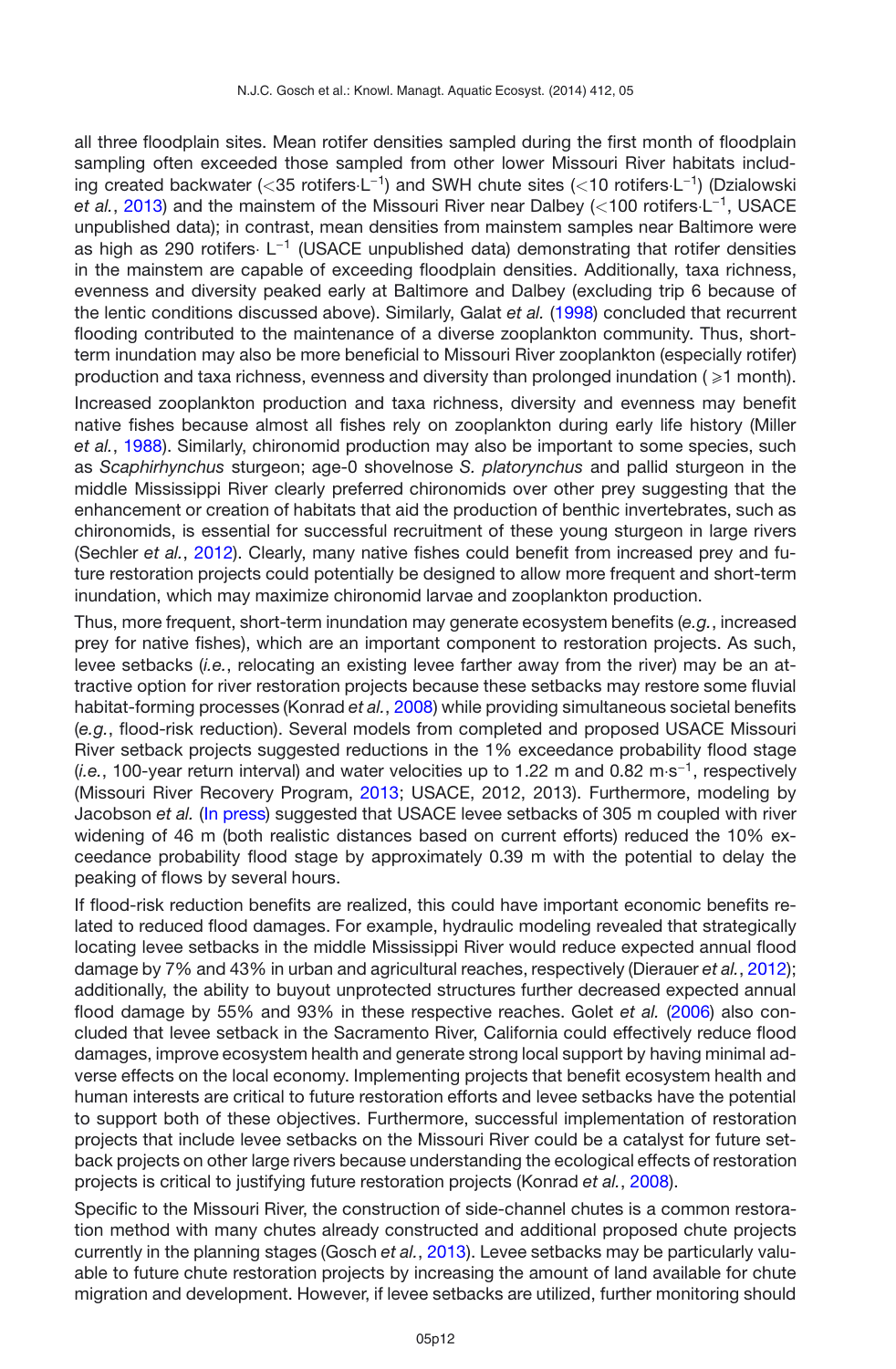be conducted to determine benthic invertebrate and zooplankton community response. Levee setback floodplains will typically be inundated at much lower stage heights compared to the stages experienced during this study and many abiotic and biotic factors may be important in determining zooplankton and benthic invertebrate response to inundation (Boulton and Lloyd, [1992\)](#page-12-0). Furthermore, recently developed metrics identifying environmental conditions required to optimize aquatic macroinvertebrate productivity and diversity could be incorporated into future monitoring efforts to better assess the success of large river restoration projects (Poulton and Allert, [2012\)](#page-13-7).

# ACKNOWLEDGEMENTS

We thank numerous U.S. Army Corps of Engineers staff for field assistance. George Williams, William Covington, Jason Farmer, Chance Bitner and Randall Behm provided valuable comments on an earlier draft of this manuscript. This study was funded by the U.S. Army Corps of Engineers Kansas City District. The contents of this report are not to be used for advertising, publication, or promotional purposes. Reference to trade names does not imply endorsement by the U.S. Government. All product names and trademarks cited are the property of their respective owners. The findings of this report are not to be construed as an official Department of Army position unless so designated by other authorized documents.

# **REFERENCES**

- <span id="page-12-8"></span>Baldwin D.S. and Mitchell A.M., 2000. The effects of drying and re-flooding on the sediment and soil nutrient dynamics of lowland river-floodplain systems: a synthesis. *Regul. Rivers Res. Manag.*, *16*, 457–467.
- <span id="page-12-9"></span>Berner L.M., 1951. Limnology of the lower Missouri River. *Ecology*, *32*, 1–12.
- <span id="page-12-10"></span>Blevins D.W., 2011. Water-quality requirements, tolerances, and preferences of pallid sturgeon (*Scaphirhynchus albus*) in the lower Missouri River. U.S. Geological Survey Scientific Investigations Report 2011-5186, 20 p.
- <span id="page-12-0"></span>Boulton A.J. and Lloyd L.N., 1992. Flooding frequency and invertebrate emergence from dry floodplain sediments of the River Murray, Australia. *Regul. Rivers Res. Manag.*, *7*, 137–151.
- <span id="page-12-7"></span>Cantrell M.A. and McLachlan A.J., 1977. Competition and chironomid distribution patterns in a newly flooded lake. *Oikos*, *29*, 429–433.
- <span id="page-12-5"></span>Clarke K.R. and Warwick R.M., 2001. Change in marine communities: an approach to statistical analysis and interpretation, 2nd edn. Primer-E, Plymouth, 168 p.
- <span id="page-12-6"></span>Clarke K.R. and Gorley R.N., 2006. Primer version 6 user manual/tutorial. Primer-E, Plymouth, 190 p.
- <span id="page-12-12"></span>Dierauer J., Pinter N. and Remo J.W.F., 2012. Evaluation of levee setbacks for flood-loss reduction, Middle Mississippi River, USA. *J. Hydrol.*, *450-451*, 1–8.
- <span id="page-12-11"></span>Dzialowski A.R., Bonneau J.L. and Gemeinhardt T.R., 2013. Comparisons of zooplankton and phytoplankton in created shallow water habitats of the lower Missouri River: implications for native fish. *Aquat. Ecol*., *47*, 13–24.
- <span id="page-12-4"></span>Edmondson W.T., 1959. Freshwater biology. John Wiley & Sons, New York.
- <span id="page-12-1"></span>Galat D.L., Fredrickson L.H., Humburg D.D., Bataille K.J., Bodie J.R., Dohrenwend J., Gelwicks G.T., Havel J.E., Helmers D.L., Hooker J.B., Jones J.R., Knowlton M.F., Kubisiak J., Mazourek J., McColpin A.C., Renken R.B. and Semlitsch R.D., 1998. Flooding to restore connectivity of regulated, large-river wetlands. *Bioscience*, *48*, 721–733.
- <span id="page-12-3"></span>Galat D.L., Whitledge G.W. and Gelwicks G.T., 2004. Influence of lateral connectivity on larval fish assemblage structure and habitat use in lower Missouri River floodplain water bodies. Final Report to Missouri Department of Conservation. U.S. Geological Survey, Missouri Cooperative Fish and Wildlife Research Unit, University of Missouri, Columbia. 114 p
- <span id="page-12-2"></span>Golet G.H., Roberts M.D., Luster R.A., Werner G., Larsen E.W., Unger R. and White G.G., 2006. Assessing societal impacts when planning restoration of large alluvial rivers: a case study of the Sacremento River Project, California. *Environ. Manag.*, *37*, 862–879.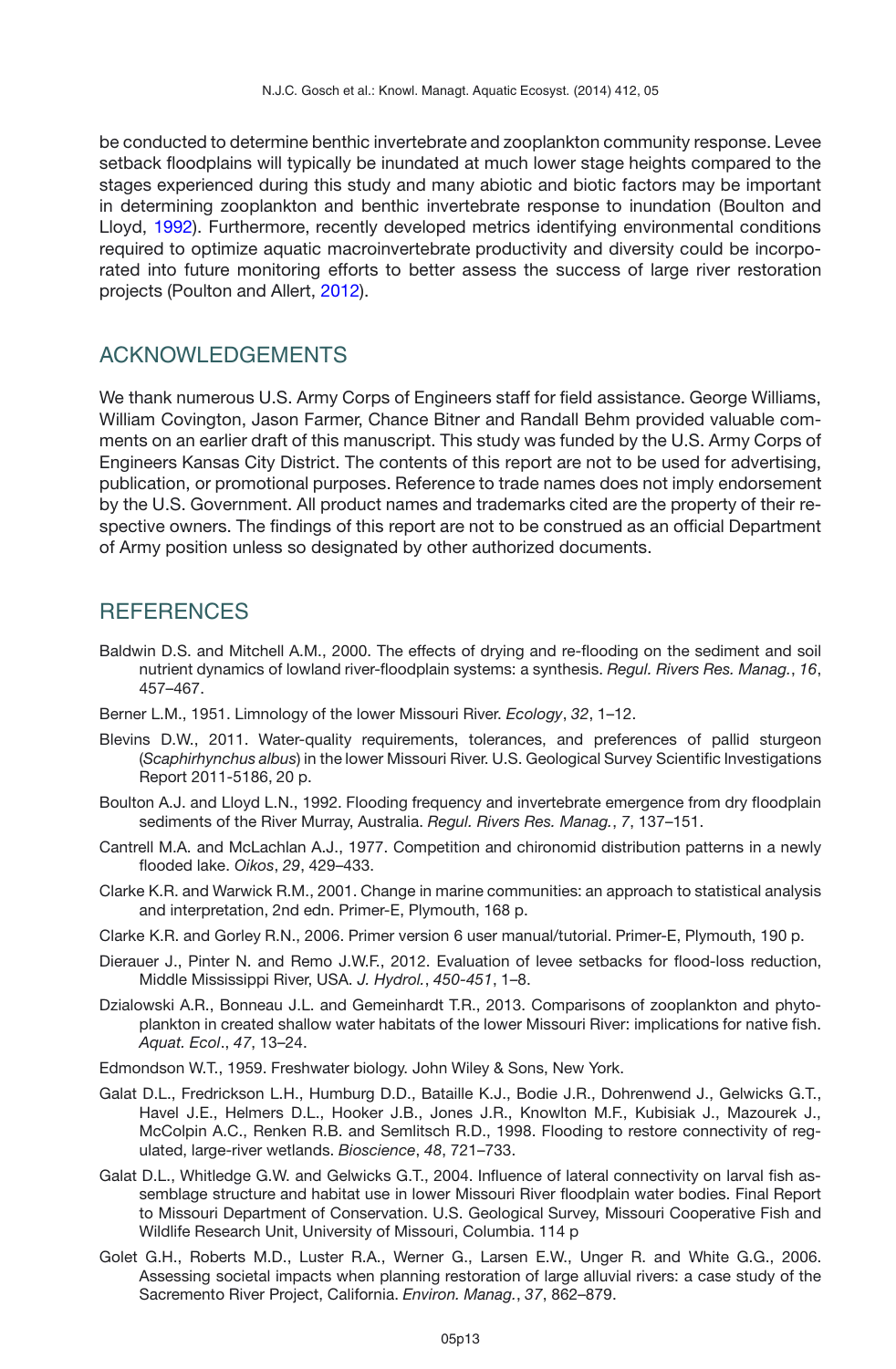- <span id="page-13-22"></span>Gosch N.J.C., Morris D.M., Gemeinhardt T.R. and Bonneau J.L., 2013. Pre- and post-construction assessment of nutrient concentrations at shallow water habitat restoration sites on the lower Missouri River. *J. Water Resour. Prot.*, *5*, 249–258.
- <span id="page-13-10"></span>Havel J.E., Medley K.A., Dickerson K.D., Angradi T.R., Bolgrien D.W., Bukaveckas P.A., Jicha T.M., 2009. Effect of mainstem dams on zooplankton communities of the Missouri River (USA). *Hydrobiologia*, *628*, 121–135.
- <span id="page-13-2"></span>Hesse L.W. and Mestl G.E., 1993. An alternative hydrograph for the Missouri River based on the precontrol condition. *North Am. J. Fish. Manag.*, *13*, 360–366.
- <span id="page-13-5"></span>Hesse L.W. and Sheets W., 1993. The Missouri River hydrosystem. *Fisheries*, *18*, 5–14.
- <span id="page-13-4"></span>Hesse L.W., Schmulbach J.C., Carr J.M., Keenlyne K.D., Unkenholz D.G., Robinson J.W. and Mestl G.E., 1989. Missouri River fishery resources in relation to past, present, and future stresses. *Can. Spec. Publ. Fish. Aquat. Sci.*, *106*, 352–371.
- <span id="page-13-8"></span>Independent Post-Flood Review Panel, 2011. Review of the regulation of the Missouri River mainstem reservoir system during the flood of 2011.
- <span id="page-13-21"></span>Jacobson R.B., Linder G. and Bitner C.J., In press. The role of floodplain restoration in mitigating flood risk, lower Missouri River, USA. *In*: Hudson P.F. and Middlekoop H. (eds.), Geomorphology and management of lowland floodplains: North American and European fluvial systems in an era of global environmental change, Springer, New York.
- <span id="page-13-11"></span>Johnson M.W., Powers S.P., Hightower C.L. and Kenworthy M., 2010. Age, growth, mortality, and diet composition of vermilion snapper from the north-central Gulf of Mexico. *Trans. Am. Fish. Soc.*, *139*, 1136–1149.
- <span id="page-13-9"></span>Junk W.J., Bayley P.B. and Sparks R.E., 1989. The flood pulse concept in river-floodplain systems. *Can. Spec. Publ. Fish. Aquat. Sci.*, *106*, 110–127.
- <span id="page-13-6"></span>Konrad C.P., Black R.W., Voss F. and Neale C.M.U., 2008. Integrating remotely acquired and field data to assess effects of setback levees on riparian and aquatic habitats in glacial-melt water rivers. *River Res. Appl.*, *24*, 355–372.
- <span id="page-13-15"></span>Loden M.S., 1974. Predation by chironomid (diptera) larvae on oligochaetes. *Limnol. Oceanogr.*, *19*, 156–159.
- <span id="page-13-14"></span>Mandaville S.M., 2002. Benthic macroinvertebrates in freshwaters – taxa tolerance, values, metrics, and protocols. Soil and Water Conservation Society of Metro Halifax.
- <span id="page-13-18"></span>Miller T.J., Crowder L.B., Rice J.A. and Marschall E.A., 1988. Larval size and recruitment mechanisms in fishes: toward a conceptual framework. *Can. Spec. Publ. Fish. Aquat. Sci.*, *45*, 1657–1670.
- <span id="page-13-20"></span>Missouri River Recovery Program, 2013. Recovery channel newsletter, April, 4 p.
- <span id="page-13-3"></span>NRC, 2011. Missouri River planning, recognizing and incorporating sediment management. The National Academies Press, Washington D.C., 152 p.
- <span id="page-13-0"></span>Opperman J.J., Luster R., McKenney B.A., Roberts M. and Meadows A.W., 2010. Ecologically functional floodplains: connectivity, flow regime and scale. *J. Am. Water Resour. Assoc.*, *46*, 211–226.
- <span id="page-13-13"></span>Panis L.I., Goddeeris B. and Verheyen R., 1995. The hemoglobin concentration of Chironomus Cf. plumosus L. (Diptera: Chironomidae) larvae from two lentic habitats. *Neth. J. Aquat. Ecol.*, *29*, 1–4.
- <span id="page-13-7"></span>Poulton B.C. and Allert A.L., 2012. An evaluation of the relative quality of dike pools for benthic macroinvertebrates in the lower Missouri River, USA. *River Res. Appl.*, *28*, 1658–1679.
- <span id="page-13-16"></span>Poulton B.C., Wildhaber M.L., Charbonneau C.S., Fairchild J.F., Mueller B.G. and Schmitt C.J., 2003. A longitudinal assessment of the aquatic macroinvertebrate community in the channelized lower Missouri River. *Environ. Monit. Assess.*, *85*, 23–53.
- <span id="page-13-17"></span>Sampson S.J. and Hall J.R., 2011. Habitat assessment and monitoring program : macroinvertebrate community assessment of constructed backwaters and side channels of the channelized Missouri River, 2010. Nebraska Game and Parks Commission, Lincoln, 26 p.
- <span id="page-13-19"></span>Sechler D.R., Phelps Q.E., Tripp S.J., Garvey J.E., Herzog D.P., Ostendorf D.E., Ridings J.W., Crites J.W. and Hrabik R.A., 2012. Habitat for age-0 shovelnose and pallid sturgeon in a large river: interactions among abiotic factors, food, and energy intake. *North Am. J. Fish. Manag.*, *32*, 24–31.
- <span id="page-13-1"></span>Schmulbach J.C., Hesse L.W. and Bush J.E., 1992. The Missouri River-Great Plains thread of life. *In*: Becker C.D. and Nietzel D.A. (eds) Water quality in North American river systems, Batelle Press, Columbus, 137–158.
- <span id="page-13-12"></span>Sommer T.R., Harrell W.C., Mueller-Solger A., Tom B. and Kimmerer W., 2004. Effects of flow variation on channel and floodplain biota and habitats of the Sacramento River, California, USA. Aquat. *Conserv. Mar. Freshw. Ecosyst.*, *14*, 247-261.